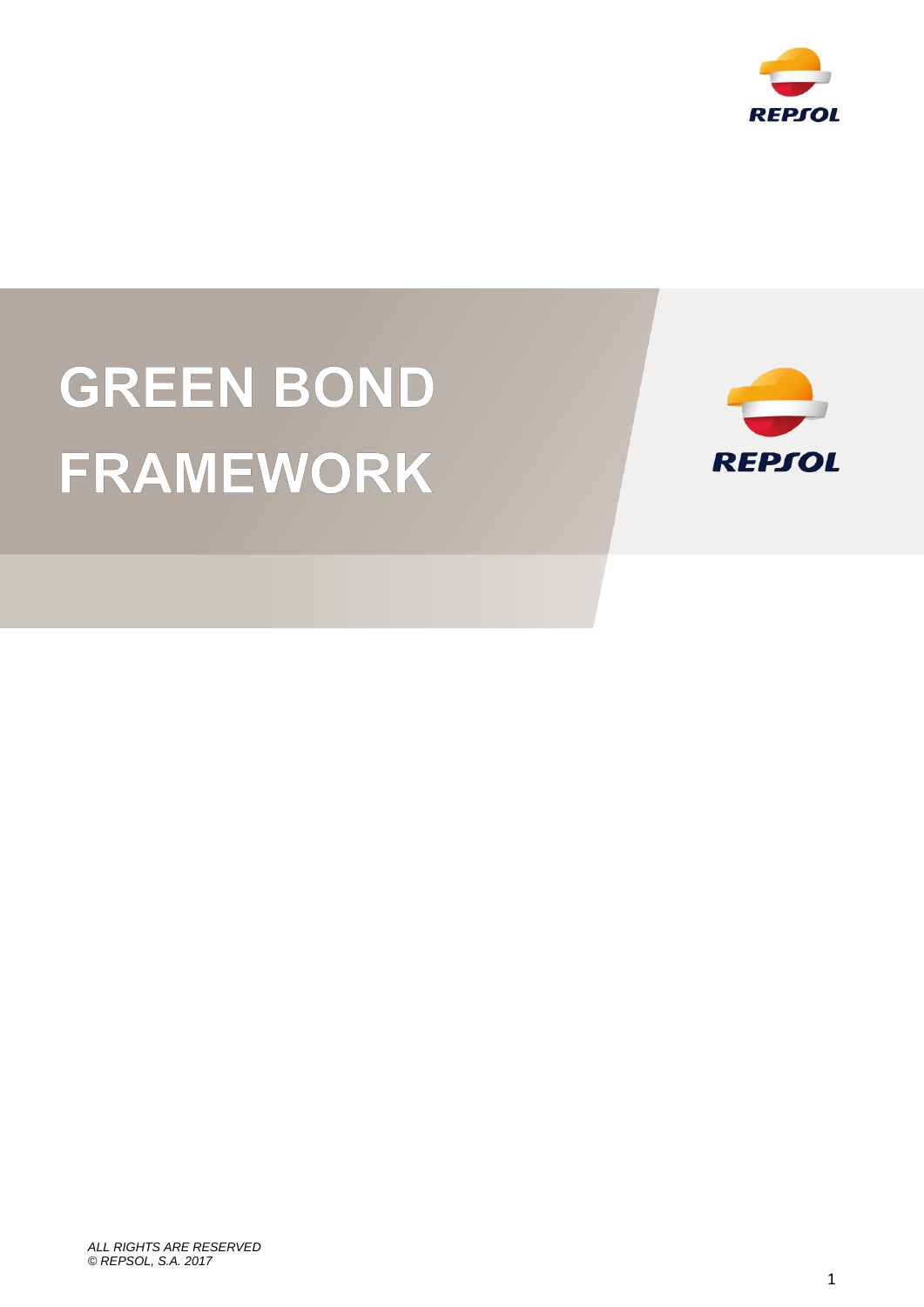

# Important notice

Repsol, S.A. ("Repsol") is the exclusive owner of this document. No part of this document may be reproduced (including photocopying), stored, duplicated, copied, distributed or introduced into a retrieval system of any nature or transmitted in any form or by any means without the prior written permission of Repsol

This document is for information purposes only. This document is not a legally binding document and does not have the effect of creating, recognizing, amending or extinguishing any existing legal or contractual rights or obligations.

This document is not a registration document or a prospectus. This document does not constitute an offer or invitation to purchase or subscribe shares or securities, in accordance with the provisions of the Spanish Law on the Securities Market (Royal Legislative Decree 4/2015 of the 23rd of October) or any other legislation. In addition, this document does not constitute an offer of purchase, sale or exchange, nor a request for an offer of purchase, sale or exchange of securities in any other jurisdiction.

This document contains statements that Repsol believes constitute forward-looking statements which may include statements regarding the intent, belief, or current expectations of Repsol and its management, including statements with respect to trends affecting Repsol's financial condition, financial ratios, results of operations, business, strategy, geographic concentration, production volume and reserves, capital expenditures, costs savings, investments and dividend payout policies. These forward-looking statements may also include assumptions regarding future economic and other conditions, such as future crude oil and other prices, refining and marketing margins and exchange rates and are generally identified by the words "expects", "anticipates", "forecasts", "believes", estimates", "notices" and similar expressions. These statements are not guarantees of future performance, prices, margins, exchange rates or other events and are subject to material risks, uncertainties, changes and other factors which may be beyond Repsol's control or may be difficult to predict. Within those risks are those factors and circumstances described in the filings made by Repsol and its affiliates with the Comisión Nacional del Mercado de Valores in Spain and with any other supervisory authority of those markets where the securities issued by Repsol and/or its affiliates are listed.

Repsol does not undertake to publicly update or revise these forward-looking statements even if experience or future changes make it clear that the projected performance, conditions or events expressed or implied therein will not be realized.

The information contained in the document has not been verified or revised by the Auditors of Repsol.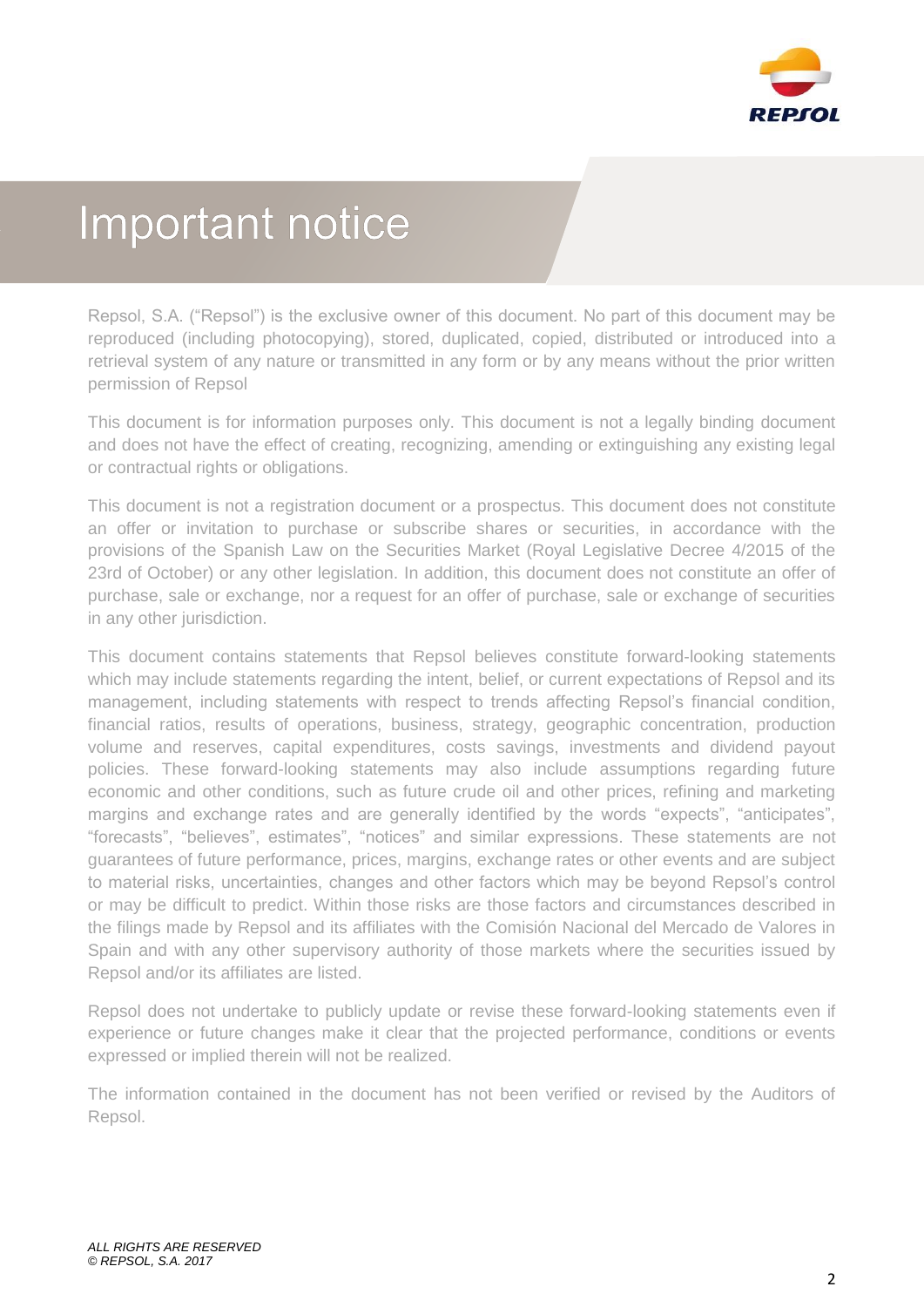

# **REPSOL Green Bond Framework**

# **Introduction and Objectives of the Green Bond Framework**

#### **Introduction**

Repsol<sup>1</sup> is committed to sustainability and is convinced that innovation and technological development are keys for ensuring reliable and sustainable energy supply in the long run. In Repsol's strategy there are clear energy efficiency and climate change objectives that supports the global goals that have to be pursued; the mitigation of climate change and the access to affordable energy in order to support economic growth and development. For this purpose, Repsol sets up and deploys an ambitious program to reduce its greenhouse gas (GHG) emissions and is continuously searching for solutions to contribute to a low emissions future. Repsol commits to achieve the objective to avoid 1.9 million of tons of GHG emissions annual run rate by 2020 starting in 2014 $2$ .

Society increasingly requires more energy as the population grows and economies develop. This energy must be supplied in a safe, efficient and sustainable manner, along with a reduction in GHG emissions.

At Repsol, we share society's concerns over the effects that human activity is having on climate. We recognize that the current trend of GHG is greater than the required to limit the increase of the average global temperature to no more than 2ºC above preindustrial levels.

Repsol, as signatory of the Paris Pledge for Action, supports the Paris Agreement and is working to ensure that is an active part of the solution to climate change.

It is worth mentioning that Repsol adopted a sustainability model in 2010, which consists of integrating Environmental, Social and Governance (ESG) requirements in the decision-making

 1 "In this document, references to "Repsol" "Repsol Group," "Group," "the Company," "we," "us" and "our" refer to Repsol, S.A. and its consolidated subsidiaries, unless otherwise specified.<br><sup>2</sup> GHG emissions avoided assuming the same production activity level of our industrial facilities than 2010 one.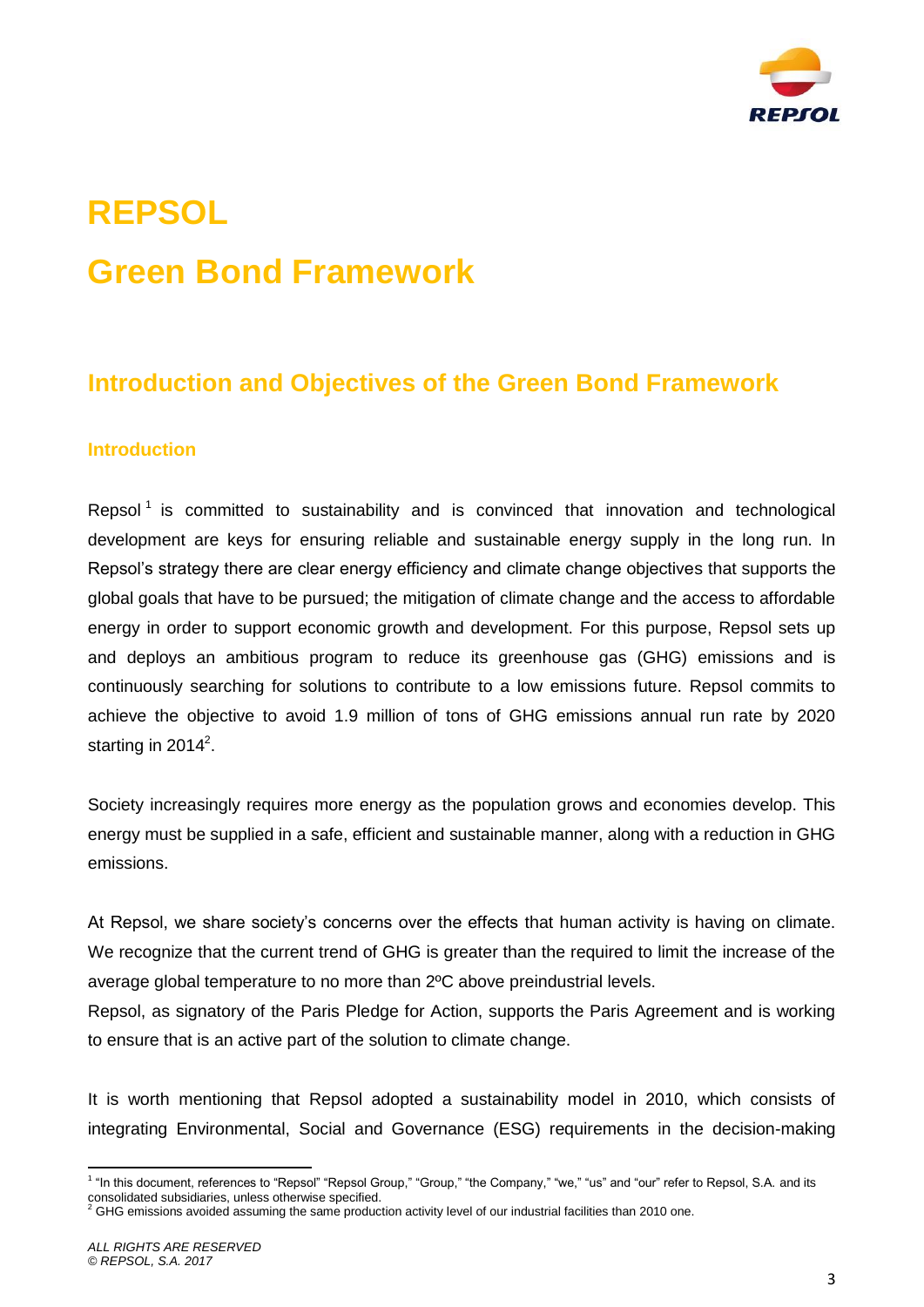

processes of the Company to prevent negative impacts and contribute to sustainable development when operating.

The Repsol Sustainability Model Framework is divided into 6 main areas of work, where the Company sets long term goals and carries on annual action plans to ensure progress, which are assessed by Sustainability Division that reports directly to the CEO, with the participation of the Senior Management:

- 1. Ethics and Transparency
- 2. People (Employees, Human rights and Community relations)
- 3. Safe operations
- 4. Resources and impacts management (circular economy, water, waste and biodiversity, among others)
- 5. Climate Change
- 6. Innovation and technology

Moreover, Repsol, as an active and committed UN Global Compact member since 2003, supports and contributes to achieve the UN Sustainable Development Goals (SDG) by 2030.

Specifically, Repsol can prove a long and sustained commitment to the climate change issue and provide an affordable and clean energy (SDGs 7 and 13) since 2002 when the Company made a public statement regarding its climate change position and developed an Energy Efficiency policy. In 2015, Repsol joined to the Oil and Gas Climate Initiative (OGCI) along with other nine O&G leading sector companies to collaborate on climate action, sharing best practices and technological solutions. On June 2016, Repsol signed an accession agreement to support two key international initiatives related to climate change action: Climate and Clean Air Coalition - Oil & Gas Methane Partnership of United Nations Environment Program and the World Bank's Zero Routing Flaring by 2030. Additionally, Repsol is firmly committed to respecting human rights and adopted a Policy on this matter which follows the specific recommendations set out in the United Nations "Protect, Respect and Remedy" framework and its Guiding Principles on Business and Human Rights in 2012.

Repsol believes that the oil and gas sector contributes to development by securing the energy supply that is essential for the realization of the fundamental rights of people to reducing poverty and inequality and driving economic growth.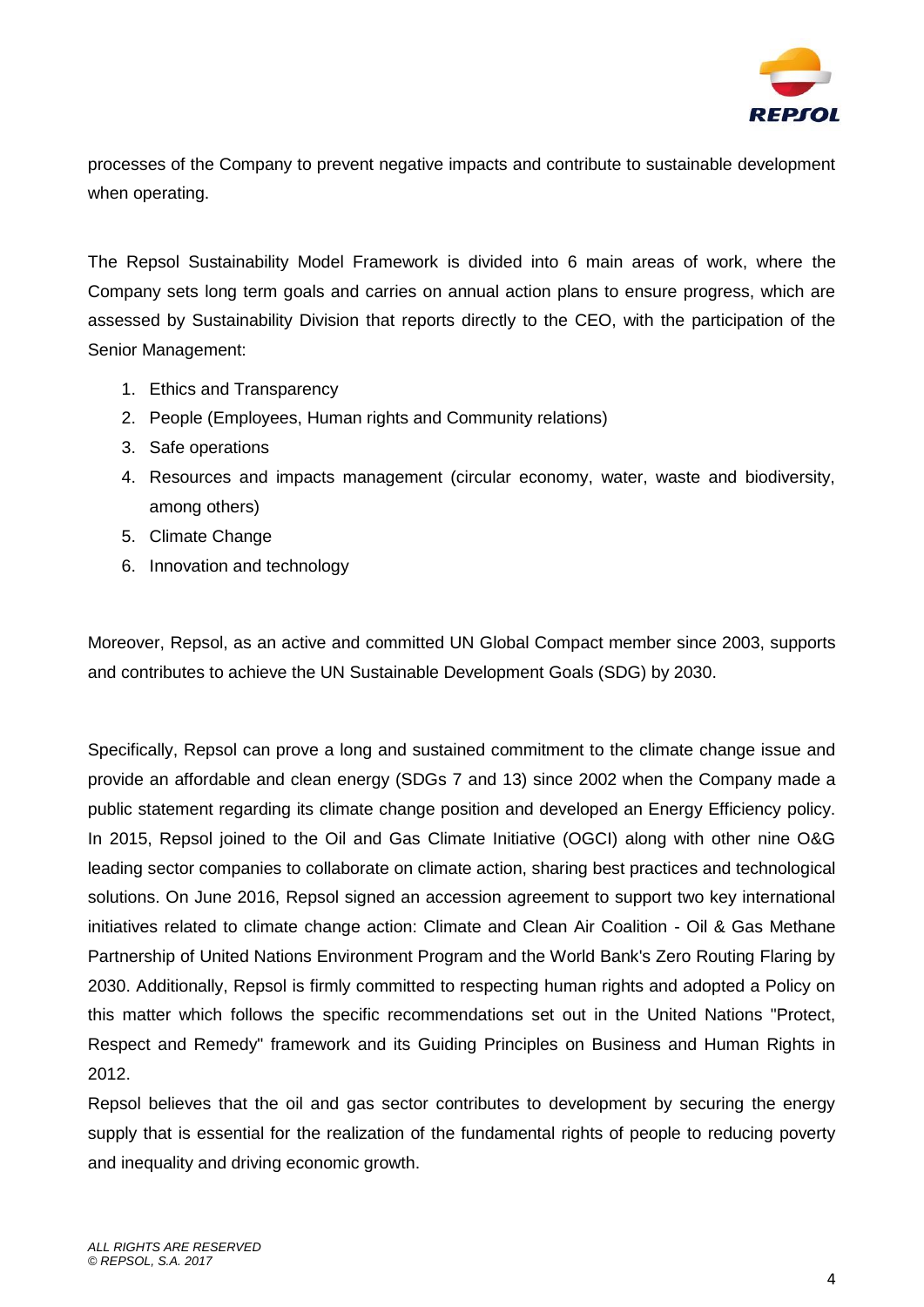

The Company is also focusing its contribution to implementing safe operations measures to minimize the impacts on air, water and soil pollution (SDG 3); promoting inclusive and sustainable economic growth, employment and decent work for all (SDG8); managing and protecting the marine ecosystems (SDG 14) and preserving the land ecosystems (SDG15).

#### **Objective**

Starting our GHG emissions reduction plan in 2014, the objective of the Repsol's Green Bond is to avoid 1.9 million of tons of GHG emissions annual run rate by 2020, through the implementation of energy efficiency and low emissions technology investment projects. According to International Energy Agency (IEA), energy efficiency will be a key driver to mitigate GHG emissions and to perform the transition from current policies to the future 2 Degrees Scenario (2DS).

There is no single pathway to a low emission future. Finding these pathways is a task for many actors from all sectors of society over the short, medium and long term. Nevertheless, three elements are common to most of the projected pathways:

• Improving efficiency and saving energy: The most cost effective method of reducing GHG emissions is to save energy.

• Reducing emissions from power generation: In the near term, one of the most cost-effective and impactful steps that society can take is to switch from coal to gas. In this sense, at Repsol we are well positioned with respect to our competitors. Our Upstream portfolio is evolving towards a higher percentage of gas compared to oil: around 65% of our production and 75% of our reserves are gas.

• Reducing emissions from remaining end-use sectors. Alternatives to electrification include hydrogen, biofuels, industrial Carbon Capture, Use and Storage (CCUS) and bioenergy with CCUS.

The Oil and Gas industry provides more than half of the world´s energy and is an essential partner in sustainable development. It is using its skills, capabilities and resources to play a key role in helping to transform energy systems.

Repsol Green Bond Framework has been developed with the aim of providing transparency, disclosure, integrity and clarity to investors, and follows the ICMA's Green Bond Principles. These principles specify four pillars that are further detailed in this document: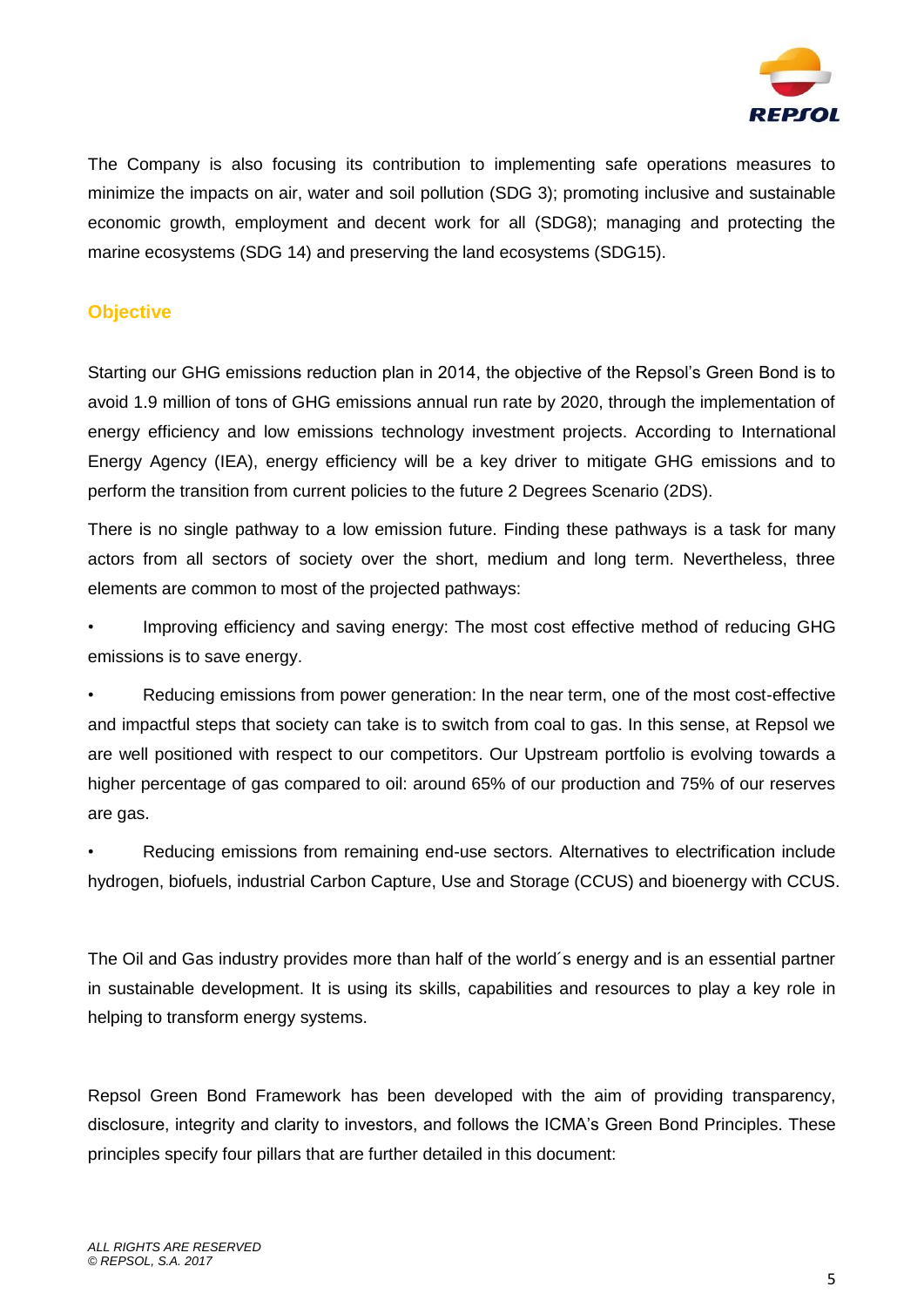

- Use of Proceeds
- Process for Project Evaluation and Selection
- Management of Proceeds
- Reporting

### **1. Use of Proceeds**

The proceeds of the Green Bond will be allocated to projects aimed to avoid GHG emissions by 1.2 millions of tons of  $CO<sub>2</sub>$ eq related to investment projects. The GHG emissions reduction plan includes operating improvement actions with no associated investments. Both contribute to meet the avoidance of 1.9 millions of tons of GHG emissions annual run rate by 2020. This includes the refinancing of implemented projects since 2014 and financing of, or investments in, two Eligible Projects categories<sup>3</sup> solely in our production facilities:

- i. energy efficiency projects
- ii. low emissions technologies

Energy efficiency projects will be the main category where the Green Bond proceeds will be allocated. Currently, the Green Bond scope is 100% focus on the downstream activities, refineries and chemical facilities, in Spain and Portugal to operation improvement. In the coming years and during the duration of the Green Bond, we are seeking additional projects to include in the Green Bond portfolio corresponding to the second category "low emission technologies" (see categories and technical typologies in appendix i).

Excluded Projects are those in connection with the exploration of new oil and gas resources or reserves.

An amount equal to net proceeds will be allocated to investment projects defined as "Eligible Projects".

Eligible Projects include new and on-going investment projects with disbursements since 2014 up to 3 years after to the Green Bond issuance.

**.** 

<sup>&</sup>lt;sup>3</sup> Further details in the appendix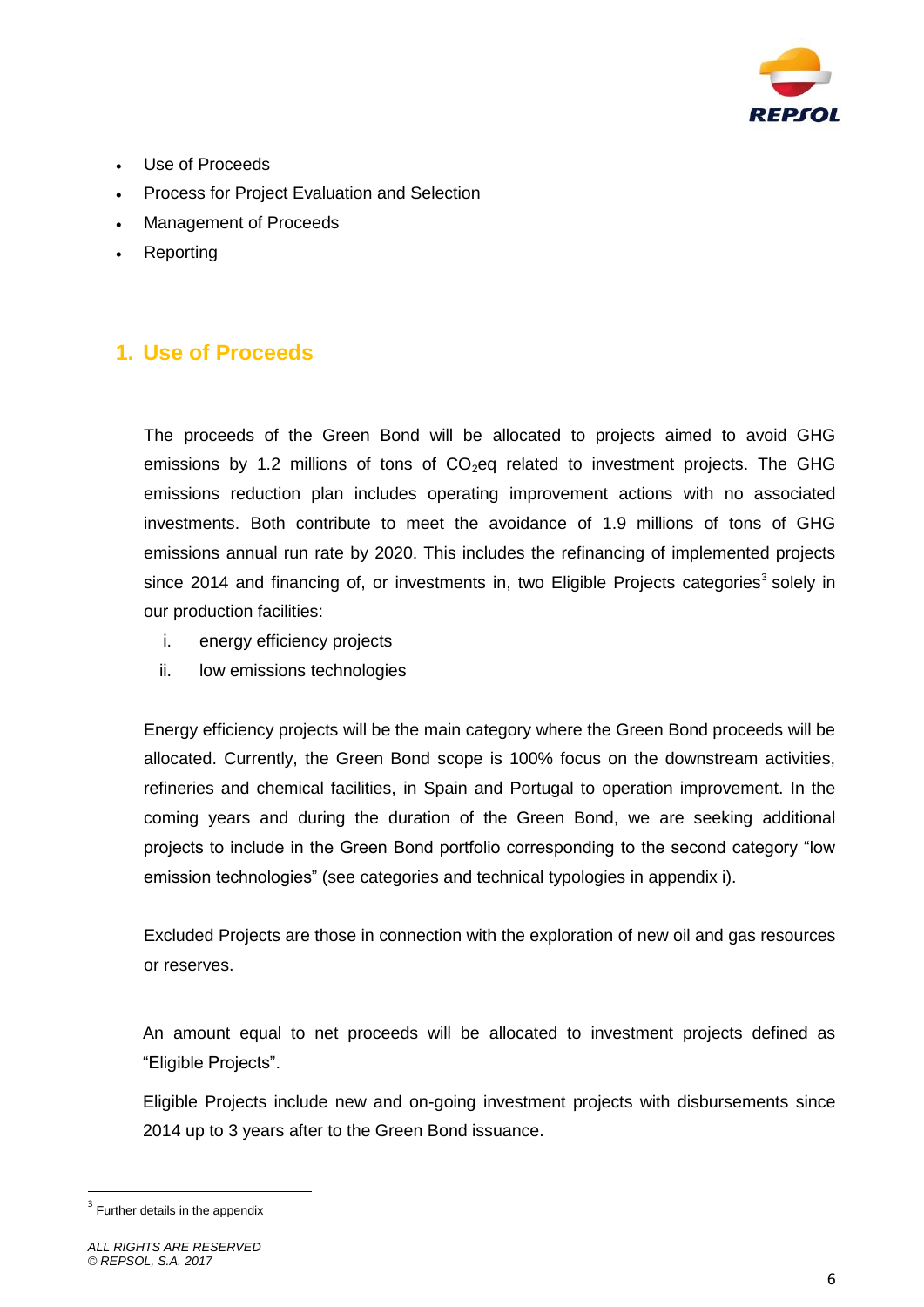

Furthermore, at the facilities where the investment projects are implemented, Repsol, according to its Sustainability Model –described above-, will monitor and ensure the performance according to its ESG standards on the following matters:

- Labor management
- Community dialogue and management
- Training and development
- Occupational health
- Personal and process safety
- Spill prevention and management
- Air quality Pollution control
- Water management
- Waste management

Regarding these matters, Repsol discloses the Key Performance Indicators in the [Sustainability report](https://www.repsol.energy/imagenes/global/en/Indicadores_de_detalle_Informe_de_Sostenibilidad_2016_EN_tcm14-63407.pdf) according to GRI-G4 In accordance –Comprehensive on an annual basis.

In addition, the facilities under the Green Bond Framework have energy management systems in accordance with the ISO50001 standard, which guarantees the optimal use and consumption of energy.

### **2. Process for Evaluation and Selection of projects**

The proposed investments projects must have a positive environmental impact (e.g. reduction and/or avoidance of GHG emissions) and shall be aligned with the sustainability policies defined by Repsol under the Sustainability Model, described above, in order to be selected as eligible.

In addition, Repsol has committed to ensure the responsible management and sustainable value of the financed projects through the integration of ESG criteria, above mentioned, at project level, applying to the whole business divisions of the group, according to its Sustainability Policy.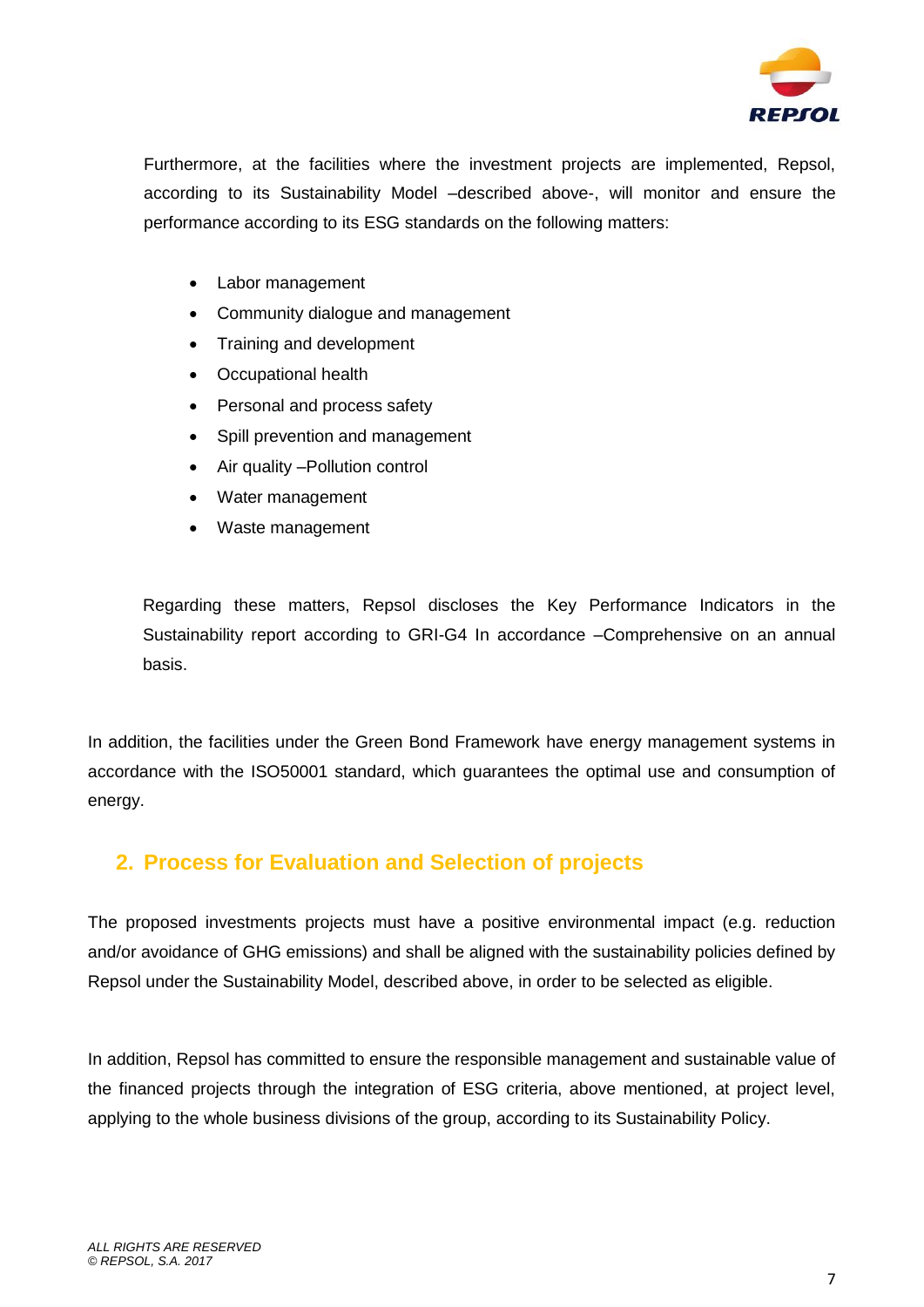

The investment projects covered by the Green Bond belong to the climate change work area, particularly our GHG emissions reduction plan as part of our Sustainability Model.

Particularly, the process of evaluation and selection of projects is as follows:

- 1. The potentially Eligible Projects are proposed by the Technical Management (Process and production engineer, Process and production Manager, Project Manager etc.) in the facility according to the profitability, the GHG emissions reductions targeted and/or achieved and the hereby defined eligibility criteria.
- 2. If the investment of the project is below 5 million  $\epsilon$ , the Country / Facility Manager directly approves the investment and the project is added to the GHG emissions reductions plan
- 3. If the investment of the project is below 15 million €, the Business Operations Committee directly approves the investment and the project is added to the GHG emissions reductions plan
- 4. If the investment of the project is above 15 million  $\epsilon$ , the Business Executive Committee directly approved the investment and the project will be added to the GHG emissions reductions plan

The Repsol Executive Steering Committee is responsible for the approval of the emissions reduction Company long-term goal and its annual monitoring.

The GHG emissions reduction plan is a "ongoing plan" based on profitability and sustainability criteria that is reviewed periodically.

The Sustainability Division is responsible for validating and monitoring the GHG emissions reduction plan.

Complying with this commitment, Repsol will constitute a specific committee to select, review and monitor the list of projects financed by the Green Bond proceeds to guarantee the suitable scope (avoiding potential controversies) and will deem to the compliance with the eligibility and ESG criteria and internal standards of the eligible projects. In addition, this committee will be empowered to reject from the scope of the Green Bond any project that does not fulfil their eligibility criteria. The committee will meet at least once per year and will be made up by the Head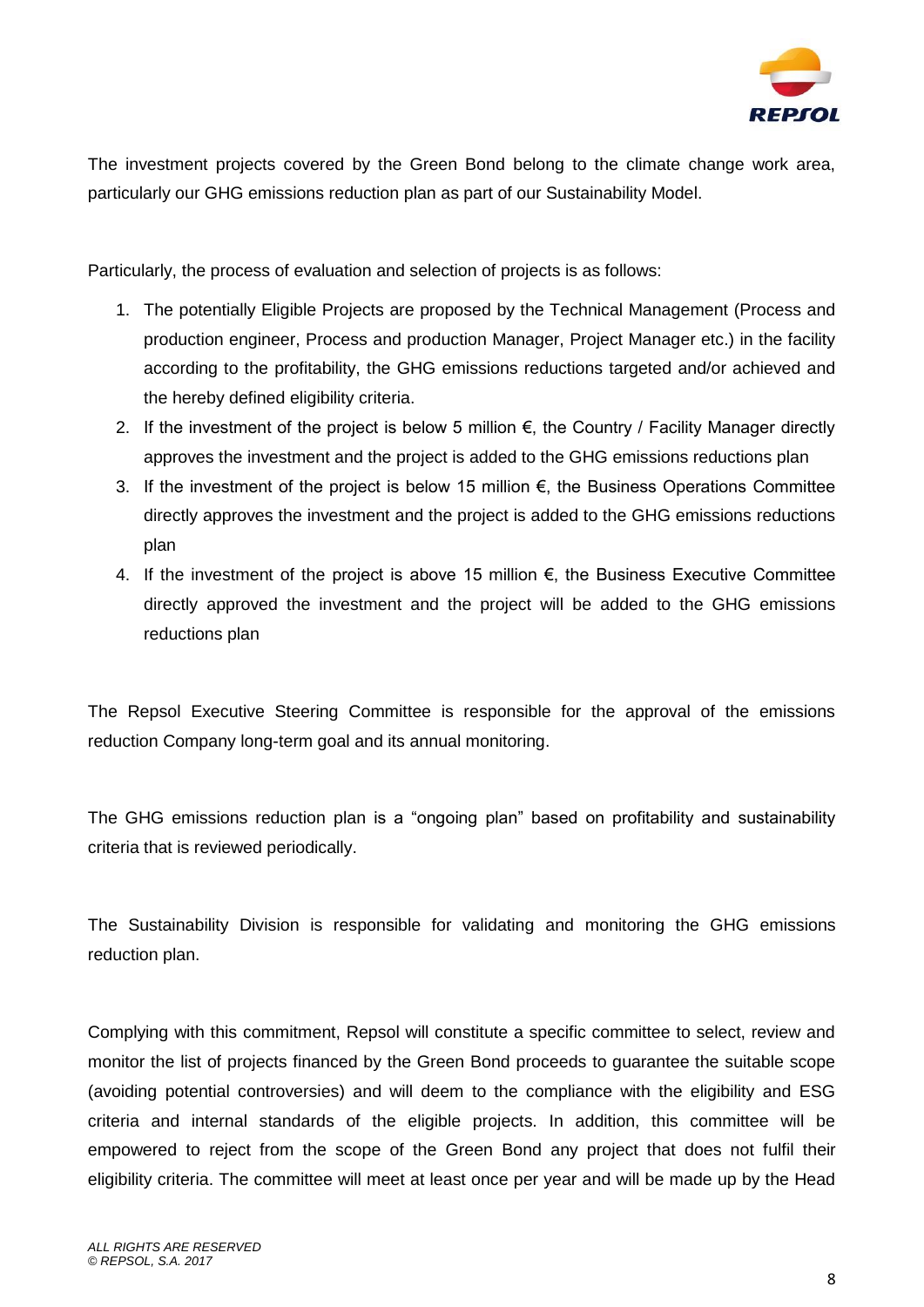

of Energy and Climate Change; the Head of Strategy on Sustainability and the Head of Financing. This committee will be chaired by the Sustainability Director.

Projects which do not contribute to the GHG emissions reduction targets or pursue the exploration of new oil and gas resources or reserves or are involved in a ESG issue or controversy shall be excluded from the Company GHG emissions reduction plan, and so from the Green Bond eligibility framework.

### **3. Management of Proceeds**

Repsol International Finance B.V ("RIF"), the issuing entity, will grant an amount equal to the net proceeds to the subsidiaries in charge for the Eligible Projects via intercompany loans, with the purpose to finance the disbursements in connection with the Eligible Projects.

Pending the full allocation to eligible projects, Repsol commits to hold the balance of net proceeds not already allocated to Eligible Projects within the treasury of the Group, invested in cash, cash equivalent and/or bank accounts.

The above mentioned process will be monitored along the entire period in which the expected capex/opex will be incurred. The allocation to the projects will be reviewed at corporate level to ensure it meets the eligibility and ESG criteria set forth in the Green Bond Framework. Repsol will track investments of the proceeds allocated to eligible projects and this allocation process will be reviewed annually by external auditor.

Repsol commits to allocate the proceeds of a given Green Bond issuance within a three-year period from the issue date of the Green Bond issuance. The share of refinancing will not exceed a 55% of the proceeds.

In case of asset divestment or cancellation of a project, Repsol will use the net proceeds to finance other Eligible Projects which are compliant with the current Green framework.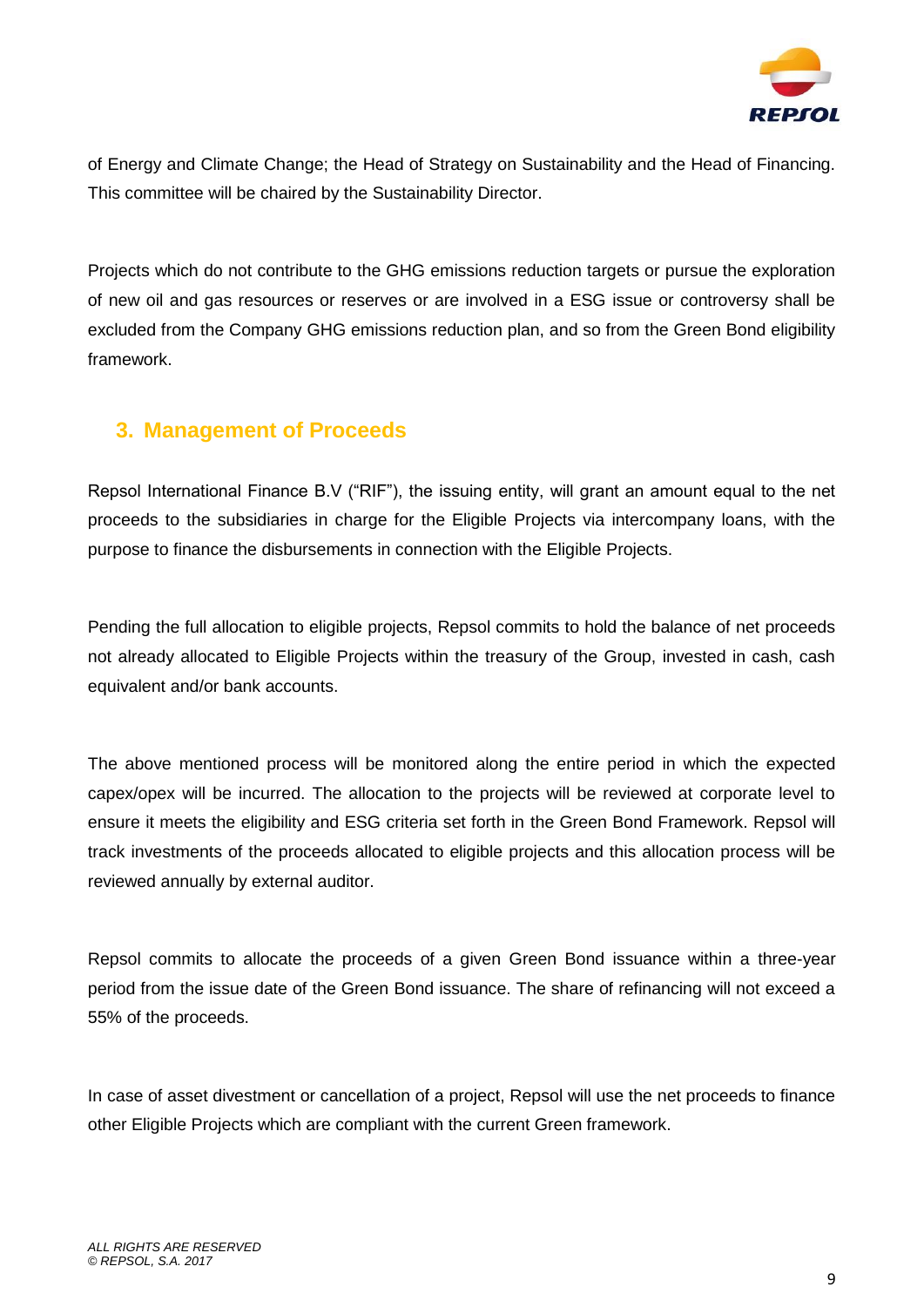

# **4. Reporting**

Transparency, reporting and verification are keys in order to enable investors to follow the implementation of Repsol's Green Bond Program. Therefore, Repsol will disclose a dedicated external public report on an annual basis reporting on:

- a) Total amount of Green Bond proceeds allocated to Eligible Projects
- b) The proceeds allocation in respect of the Eligible Projects for each category on an aggregate basis by technical typologies, year of implementation; project stage; share of refinancing and financing proceeds;
- c) The ex-ante estimates / real of GHG emissions avoided arising from these Eligible Projects for each category on an aggregate basis by technical typologies, and activity (refining and chemicals facilities).

The key indicators linked to the sustainability objective of these projects will be the tones of  $CO<sub>2</sub>$ eq emissions avoidance according above mentioned breakdown.

Our GHG inventories are verified by a third party according to ISO 14064-1 methodology. The analysis of the contribution to the GHG emission reduction plan of each of project follows the same methodology which implies estimating energy consumption and associated emissions reduction using emission factors, heating values, etc.

The report will be published on Repsol's corporate Webpage within 6 months of each financial year-end after the completion of the external assurance and until the full allocation of the funds.

Moreover, monitoring is carried out every two months at Business Operations Committee level. Likewise, the GHG emissions avoidance indicator is quarterly disclosed in the interim financial information. The monitoring shall be carried out quarterly at corporate level and annually at the Executive Steering Committee and Sustainability Committee (Board of Directors' specialized committee).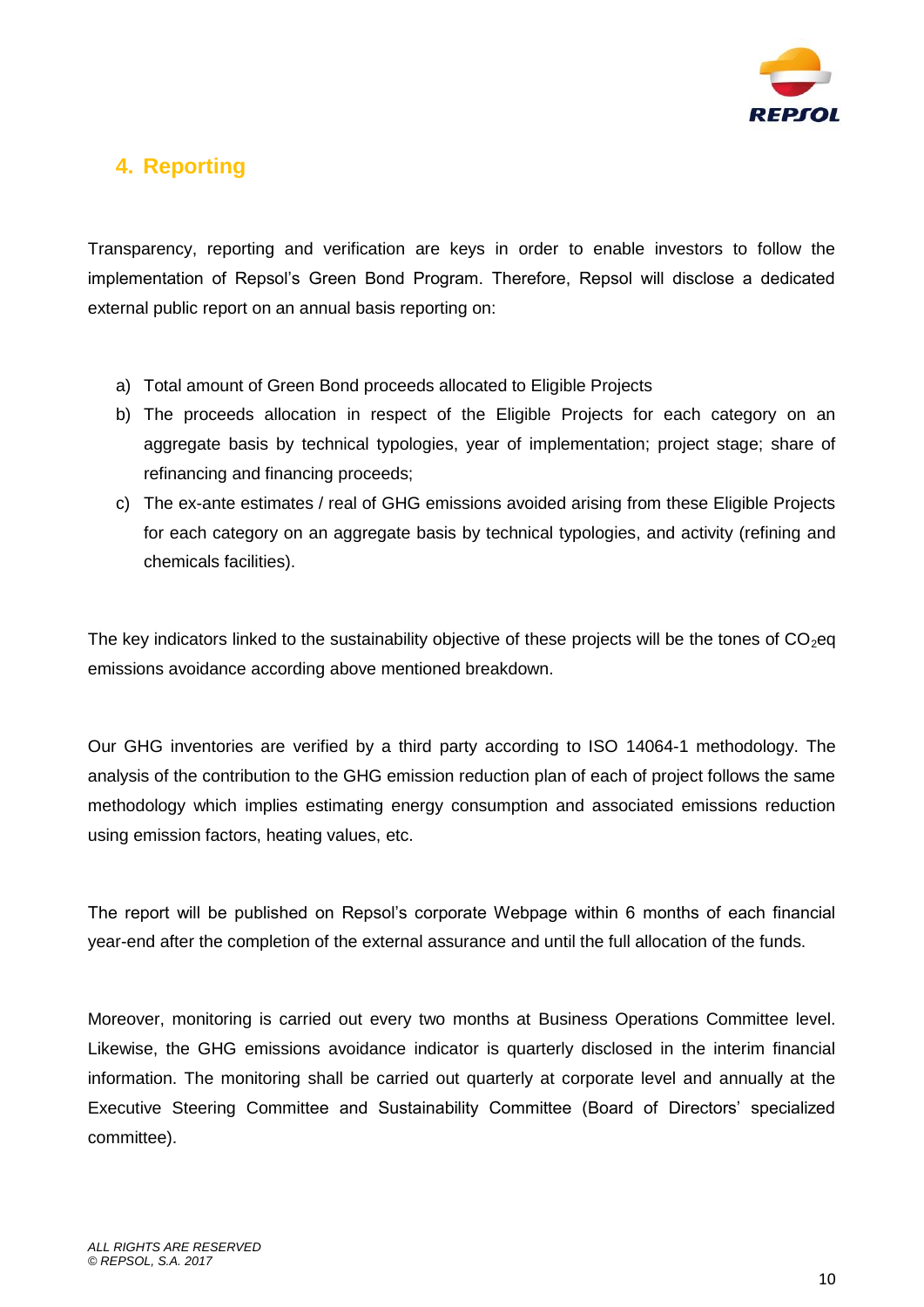

## **5. External review**

#### Second Party opinion

Vigeo Eiris, as independent expert, has assessed the sustainability, transparency and governance of Repsol's Green Bond Framework and its alignment with the Green Bonds Principles. Vigeo Eiris applies its own methodology in line with international standards and Green Bond Principles guidelines to carry out this assessment. The results are documented in Vigeo Eiris' Second Party Opinion which is available on Repsol's website.

#### Annual Assurance Report

Until the net proceeds are allocated in full to Eligible Projects and later in the case of any material change in the list of Eligible Projects, one of the external auditors is expected to verify annually the management of funds. In addition to this, the external auditors will verify the process used for the reporting metrics and the compliance with the Green Bond Principles until the allocation of the net proceeds.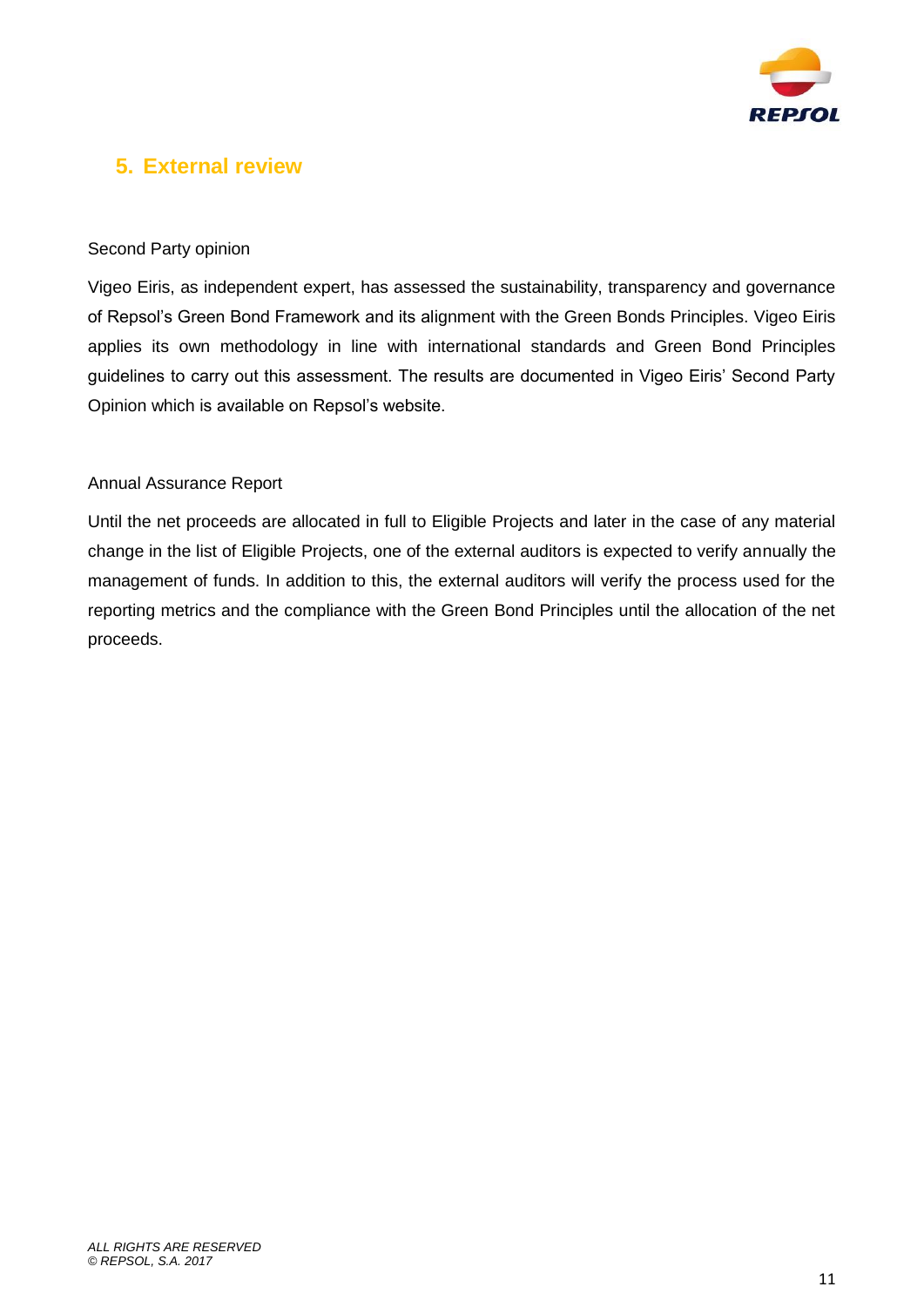

# **Appendix i: Categories and technical typologies**

Downstream activities (refineries and chemical units) are a complex industry that generates a diverse slate of fuel products and petrochemicals, from gasoline to asphalt and also different polymer types. These facilities are typically large, sprawling industrial complexes with extensive piping running throughout, carrying streams of fluids between large processing units. In this sense, they require a range of processing steps, including distillation, cracking, reforming, and treating. Most of these processes are highly reliant on process heating and steam energy.

In general, the sector is a larger consumer of fuel. Close to 90% of onsite fuel use in refining is applied toward process heating, directly and for the generation of steam used in process heating. This large process heating energy demand entails the generation of onsite GHG combustion emissions.

"Combustion" in distillation and conversion units is identified as the main energy consumer in refineries and, therefore, minimizing the fuel usage in their furnaces is one of the key activities to be addressed in terms of improving the energy efficiency at refineries. As an example, minimizing the fuel consumption is not only a matter of maximizing the furnace efficiency itself but also optimizing the preheat exchanger networks.

All the technical typologies included in the energy efficiency projects category are devoted to reduce the energy consumption of our processes in the assets and therefore the associated GHG emissions.

#### **Category: Energy efficiency**

Description of the technical typologies:

Upgrade of equipment: Heat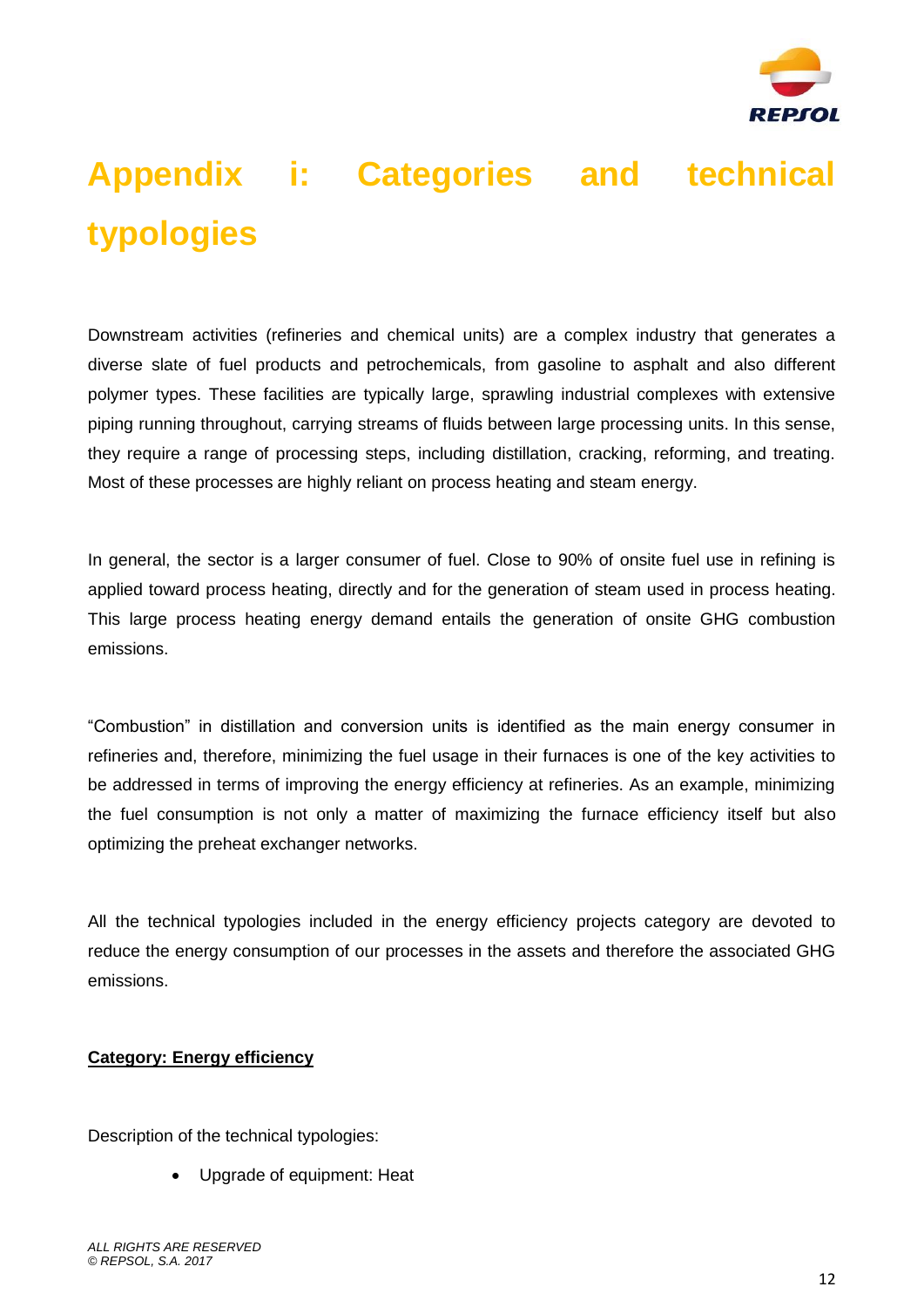

- $\circ$  Our facilities consume large amount of energy and this energy is produced in heat equipment as boilers, furnaces, etc. Their operation and improvement is a key issue in order to improve our energy performance. Examples: Implementation of oxygen control systems or heat recovery from flue gases.
- Upgrade of equipment: Dynamic equipment
	- o Fluids are moved using dynamic equipment as pumps, compressors, etc. They need a significant amount of energy to work. Examples: Implementation of variable speed motors or back pressure turbines instead of condensation turbines.
- improvements of operating criteria
	- $\circ$  The way facilities are operated is key in order to reduce energy consumption.

Examples: Optimal operation is achieved through the implementation of control strategies (DMC, Dynamic Matrix Control), maintenance standards to improve equipment reliability, among others.

- Energy Integration
	- $\circ$  A cross linked grid with hot and cold streams are working on the facilities. Taking advantage of the opportunity to heat cold streams with hot streams is a key optimization vector in our industrial complexes.

Examples: New schemes in heat exchanger trains, new technologies of heat exchangers as twisted tubes or Compabloc ®, among others.

- New units / Process scheme modification
	- $\circ$  New process units or major modifications in our existing plants are exclusively aimed to reduce energy consumption and improve the efficiency of the facilities". In no case changes related to the creation of additional or new capacity are included in this technical typology.

Examples: Cogenerations, hydrogen production, new process schemes devoted to energy efficiency improvements or high performance internals in fractionation columns.

- Network optimization
	- $\circ$  Networks have to be operated in optimal conditions avoiding leaks, unnecessary distances, improve equipment and pipes isolation, etc. Examples: Steam /  $H_2$  networks, among others.